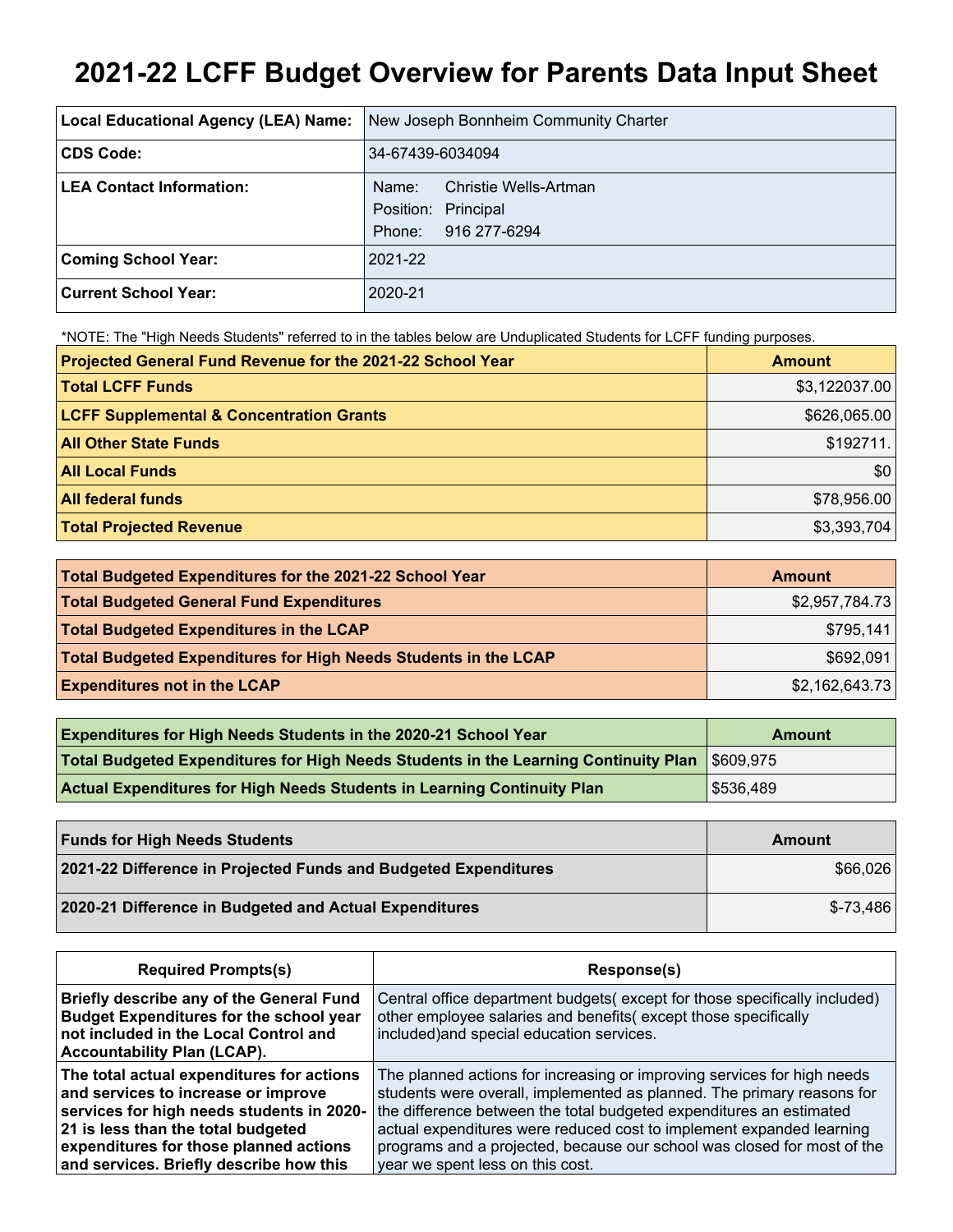| difference impacted the actions and   |  |
|---------------------------------------|--|
| services and the overall increased or |  |
| improved services for high needs      |  |
| ⊺students in 2020-21.                 |  |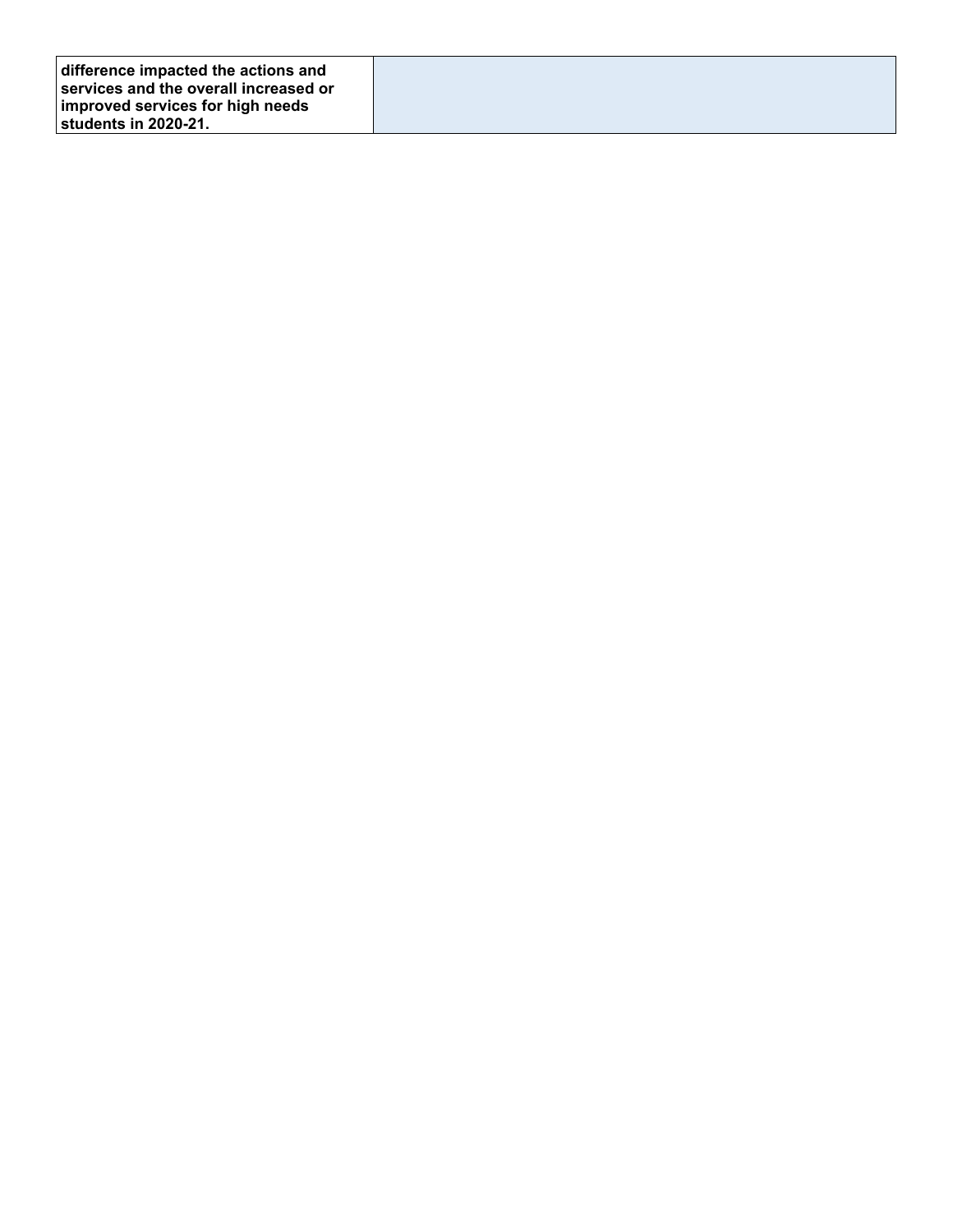# **LCFF Budget Overview for Parents**

Local Educational Agency (LEA) Name: New Joseph Bonnheim Community Charter CDS Code: 34-67439-6034094 School Year: 2021-22 LEA contact information: Christie Wells-Artman Principal 916 277-6294

School districts receive funding from different sources: state funds under the Local Control Funding Formula (LCFF), other state funds, local funds, and federal funds. LCFF funds include a base level of funding for all LEAs and extra funding - called "supplemental and concentration" grants - to LEAs based on the enrollment of high needs students (foster youth, English learners, and low-income students).



This chart shows the total general purpose revenue New Joseph Bonnheim Community Charter expects to receive in the coming year from all sources.

The total revenue projected for New Joseph Bonnheim Community Charter is \$3,393,704, of which \$3,122037.00 is Local Control Funding Formula (LCFF), \$192711. is other state funds, \$0 is local funds, and \$78,956.00 is federal funds. Of the \$3,122037.00 in LCFF Funds, \$626,065.00 is generated based on the enrollment of high needs students (foster youth, English learner, and low-income students).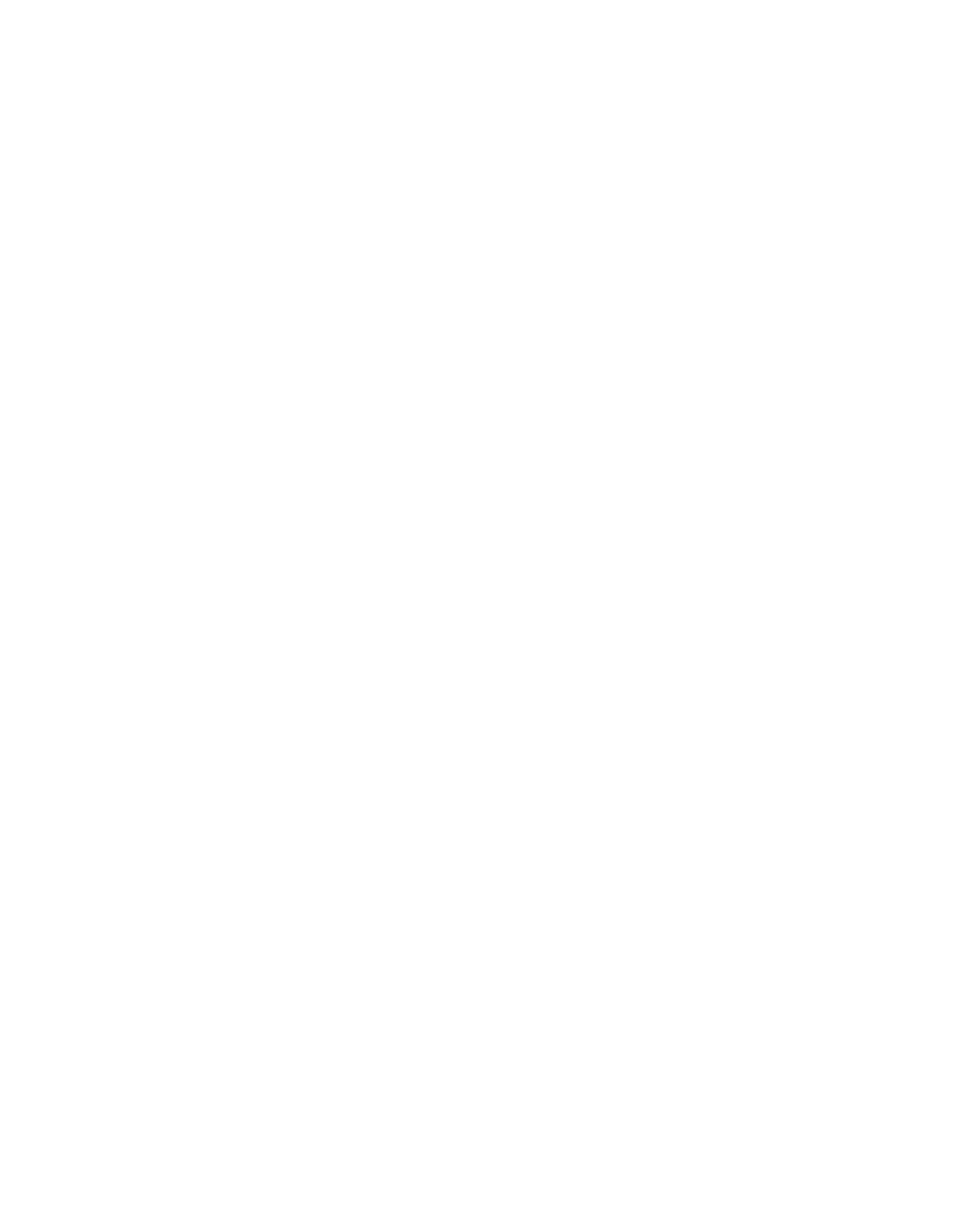# **LCFF Budget Overview for Parents**

The LCFF gives school districts more flexibility in deciding how to use state funds. In exchange, school districts must work with parents, educators, students, and the community to develop a Local Control and Accountability Plan (LCAP) that shows how they will use these funds to serve students.



This chart provides a quick summary of how much New Joseph Bonnheim Community Charter plans to spend for 2021-22. It shows how much of the total is tied to planned actions and services in the LCAP.

New Joseph Bonnheim Community Charter plans to spend \$2,957,784.73 for the 2021-22 school year. Of that amount, \$795,141 is tied to actions/services in the LCAP and \$2,162,643.73 is not included in the LCAP. The budgeted expenditures that are not included in the LCAP will be used for the following:

Central office department budgets( except for those specifically included) other employee salaries and benefits( except those specifically included)and special education services.

#### Increased or Improved Services for High Needs Students in the LCAP for the 2021-22 School Year

In 2021-22, New Joseph Bonnheim Community Charter is projecting it will receive \$626,065.00 based on the enrollment of foster youth, English learner, and low-income students. New Joseph Bonnheim Community Charter must describe how it intends to increase or improve services for high needs students in the LCAP. New Joseph Bonnheim Community Charter plans to spend \$692,091 towards meeting this requirement, as described in the LCAP.